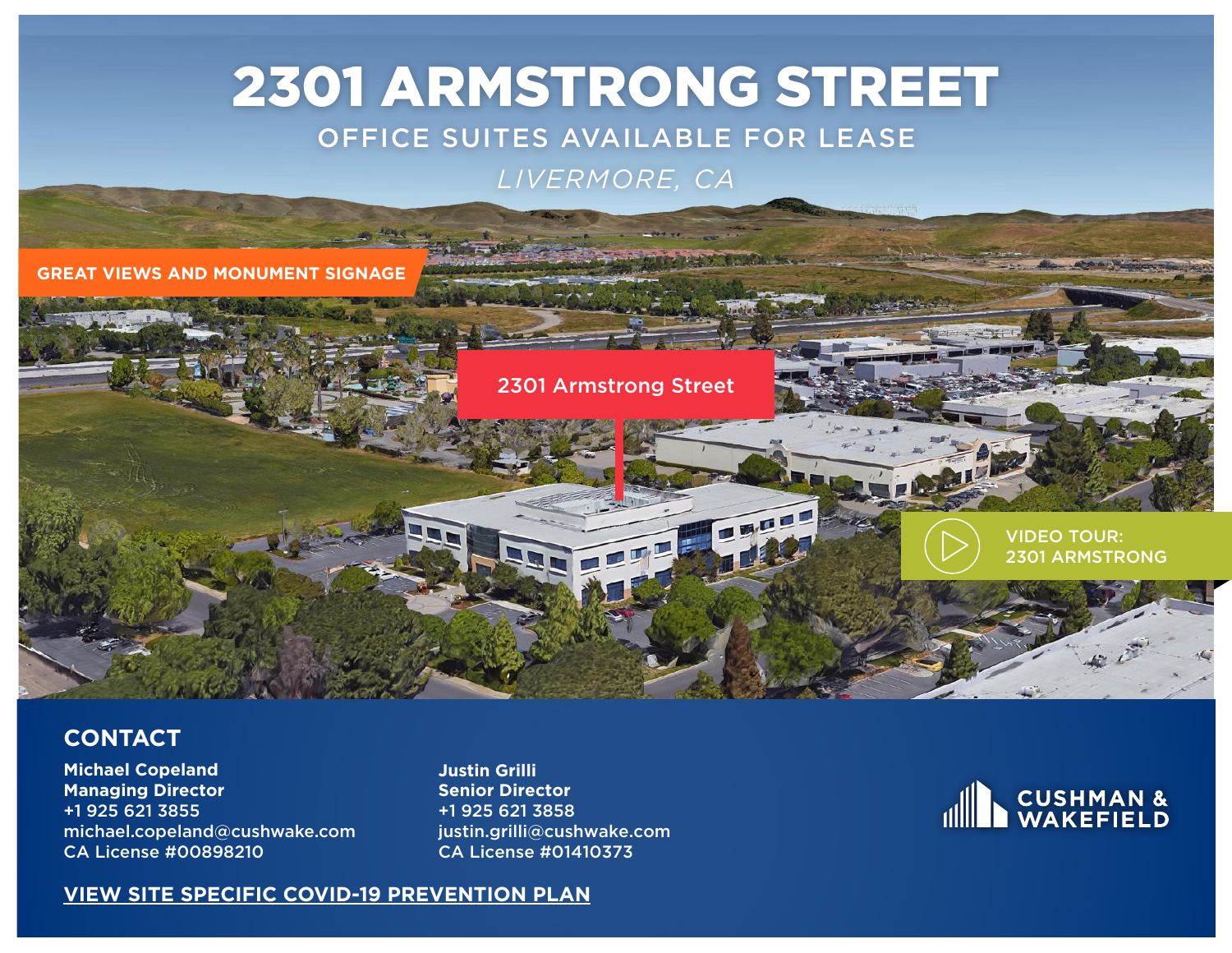# **PROPERTY OVERVIEW**

### **CURRENT AVAILABILITIES**

- » Rare West Livermore Class A office property
- » Recently completed common area renovation
- » Monument Signage
- » Ample surface parking
- » Walking distance to 24 Hour Fitness Facility and Starbucks
- » Restrooms renovated with showers
- » T 1 & Comcast Cable Connectivity
- » On site Property Management
- » On site electric car charging stations
- » Easy access to I 580 and Hwy 84
- » Lease Rate: \$2.35/SF/Fully Seviced

|     | <b>Size</b> | <b>Available</b> | <b>Comments</b>                                                                                                                                              |
|-----|-------------|------------------|--------------------------------------------------------------------------------------------------------------------------------------------------------------|
| 113 | ±7.644 RSF  | Now              | Ground floor unit with floor to ceiling glassline,<br>exterior access, monument signage and outdoor<br>colaborative area.                                    |
| 207 | ±3.603 RSF  | Now              | Corner upstairs unit with great views, 6 private<br>offices, conference room, reception and bullpen.                                                         |
| 211 | ±4,616 RSF  | 9/1/22           | Corner upstairs suite with efficient layout,<br>great views, 8 private offices, conference room,<br>dedicated reception, break room and monument<br>signage. |

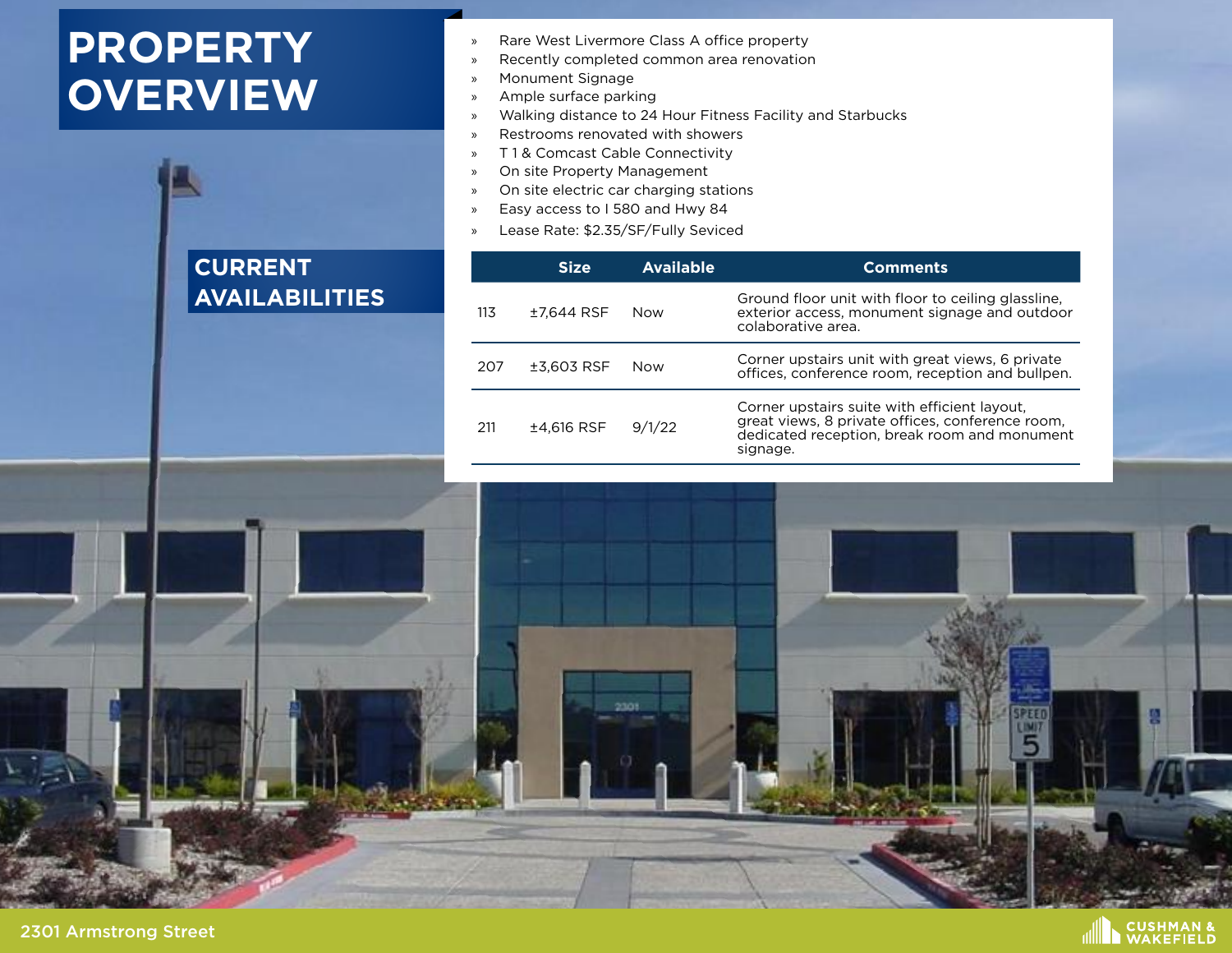# **AVAILABILITIES**



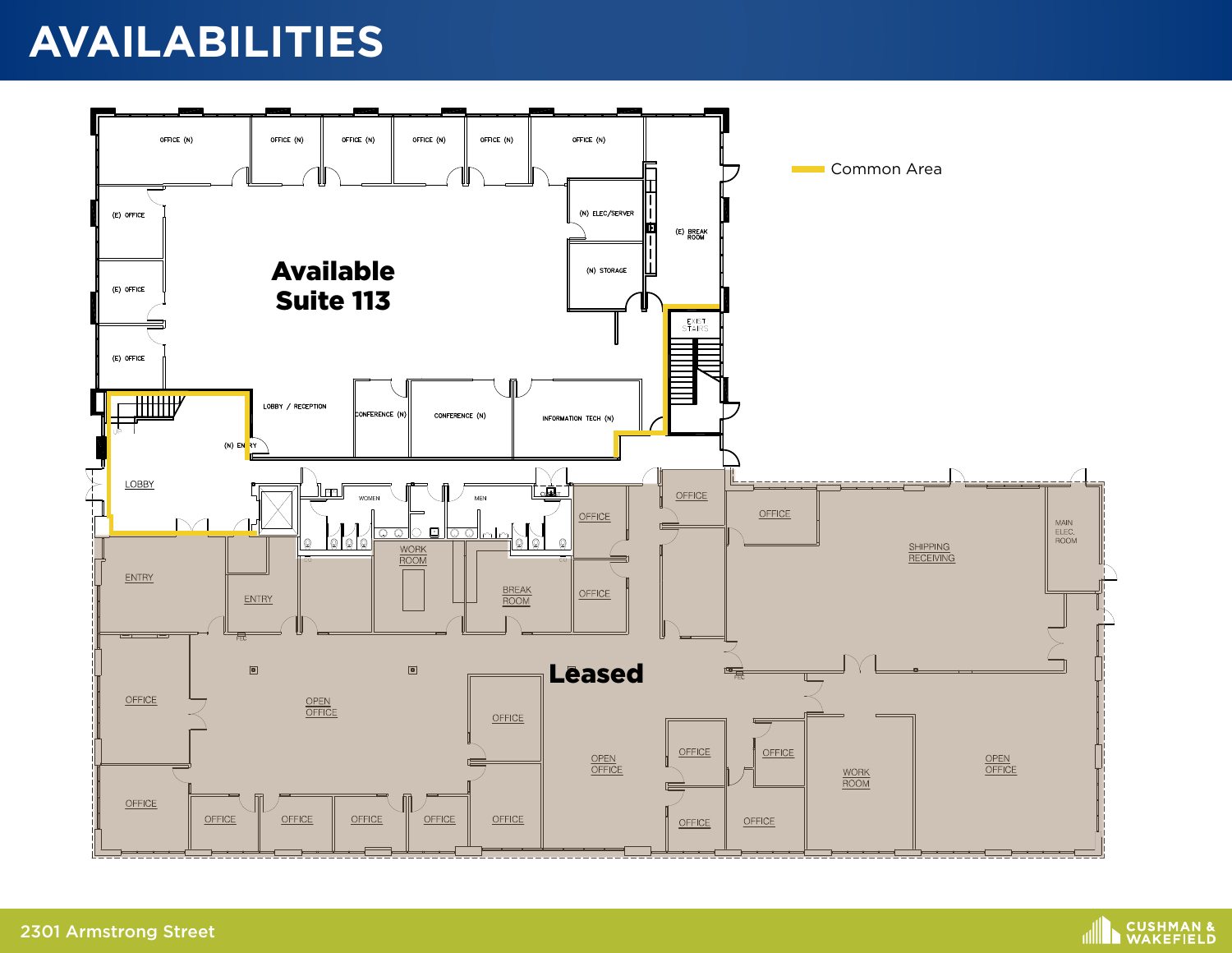# **AVAILABILITIES**